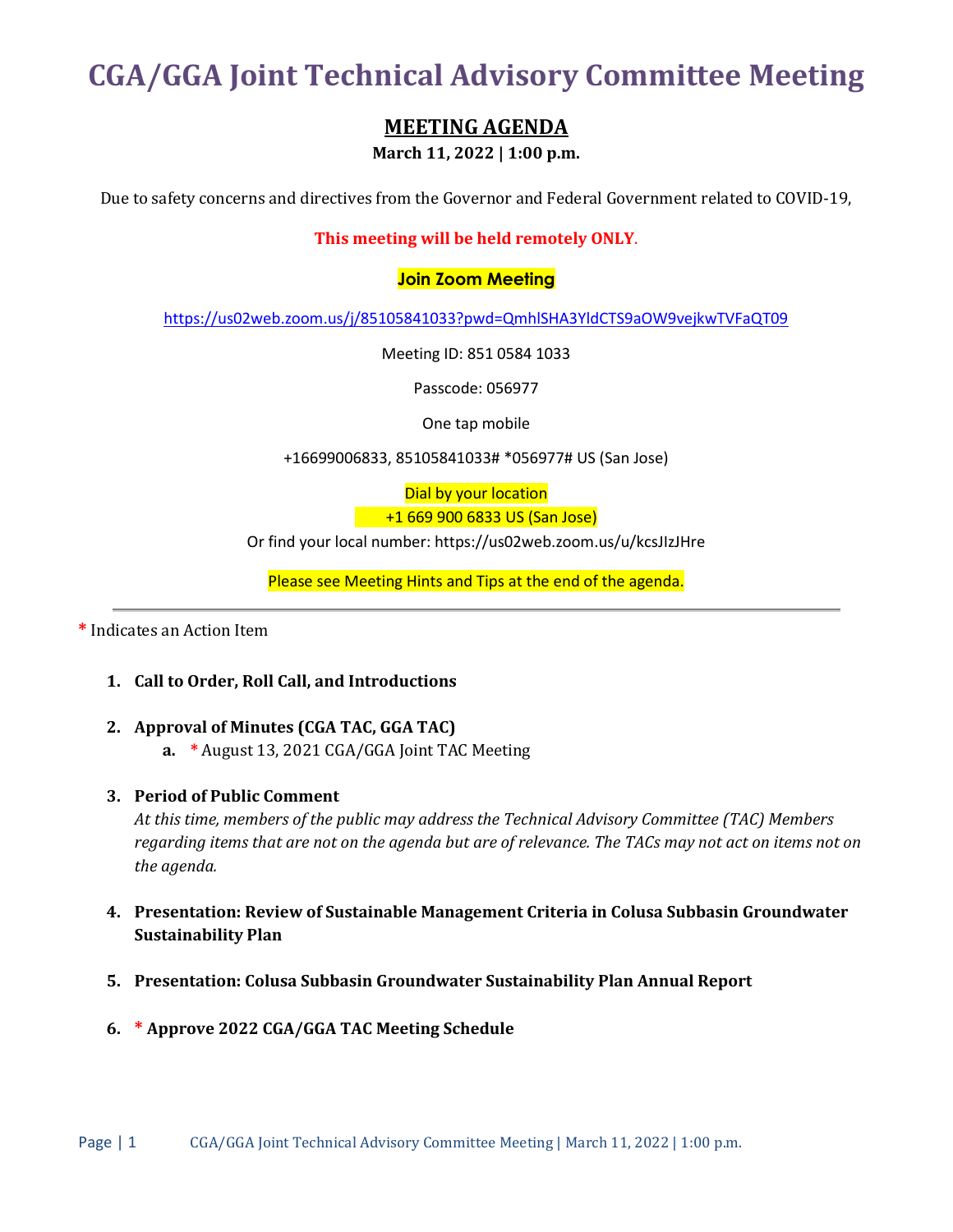# **7. Member Reports and Comments**

### **8. Adjourn**

A complete agenda packet, including back-up information, is available for inspection during normal business hours at 1213 Market Street, Colusa, CA 95932 or 225 N. Tehama St., Willows, CA 95988. The full agenda packet can also be found on the CGA and GGA websites:

[Agendas and Minutes 2022 | Colusa Groundwater Authority \(CGA\)](https://colusagroundwater.org/meetings/agendas-and-minutes-2022/)

[https://www.countyofglenn.net/dept/planning-community-development-services/water-resources/glenn](https://www.countyofglenn.net/dept/planning-community-development-services/water-resources/glenn-groundwater-authority/gga)[groundwater-authority/gga](https://www.countyofglenn.net/dept/planning-community-development-services/water-resources/glenn-groundwater-authority/gga)

In compliance with the Americans with Disability Act, if you require special accommodation to participate in this meeting, please contact the Colusa County Water Resources Division at 530-458-0891 or Glenn County Water Resources Division at 530-934-6540 prior to any meeting and arrangements will be made to accommodate you.

#### **Remote Meeting Hints and Tips**

## **PLEASE NOTE: For increased meeting security protections**,

\_\_\_\_\_\_\_\_\_\_\_\_\_\_\_\_\_\_\_\_\_\_\_\_\_\_\_\_\_\_\_\_\_\_\_\_\_\_\_\_\_\_\_\_\_\_\_\_\_\_\_\_\_\_\_\_\_\_\_\_\_\_\_\_\_\_\_\_\_\_\_\_\_\_\_\_\_\_\_

- All attendees will be placed into a Zoom Waiting Room at the start of the meeting. The meeting facilitator and/or technical staff will admit participants as they appear in the waiting room. To the extent possible and to minimize uncertainty of who participants in the Waiting Room are, participants are encouraged to enter their name when they enter Zoom so the meeting facilitation staff and GSA coordinators can confirm meeting participants.
- Also, as with all recent Joint TAC meetings, for memorialization purposes, this meeting will be recorded and participants will be required to agree to that in order to participate. Participants will be prompted at the start of the meeting to agree to this.

To make the upcoming meeting effective, please read all the following.

1. The process will feel "clunky". There will be inevitable pauses, stalls, re-sets, particularly when participants want to comment, we have to vote or take a straw poll. This may be frustrating and that's completely understandable. Please be patient as we work together in this "new normal" approach.

2. To minimize challenges, we will open the online meeting 15-20 minutes in advance. Please log in during that time so we can walk you through the set up and get you familiarized with things. You may also want to go to Zoom (the virtual meeting tool) the day before and familiarize yourself with it.

3. Regarding personal settings, it will be VERY helpful for us to know in advance if you plan to log in via a computer, smart phone, or land line.

4. Regarding the "RAISE HAND" tool. You'll find this if you click on the "Participants" icon. When that menu opens, you'll see the names (or phone numbers) of everyone in the meeting. At bottom of that menu, you'll see a button that says "RAISE HAND". We will use this feature to let the facilitator know if you want to make a comment, so it is VERY important that you familiarize yourself with this.